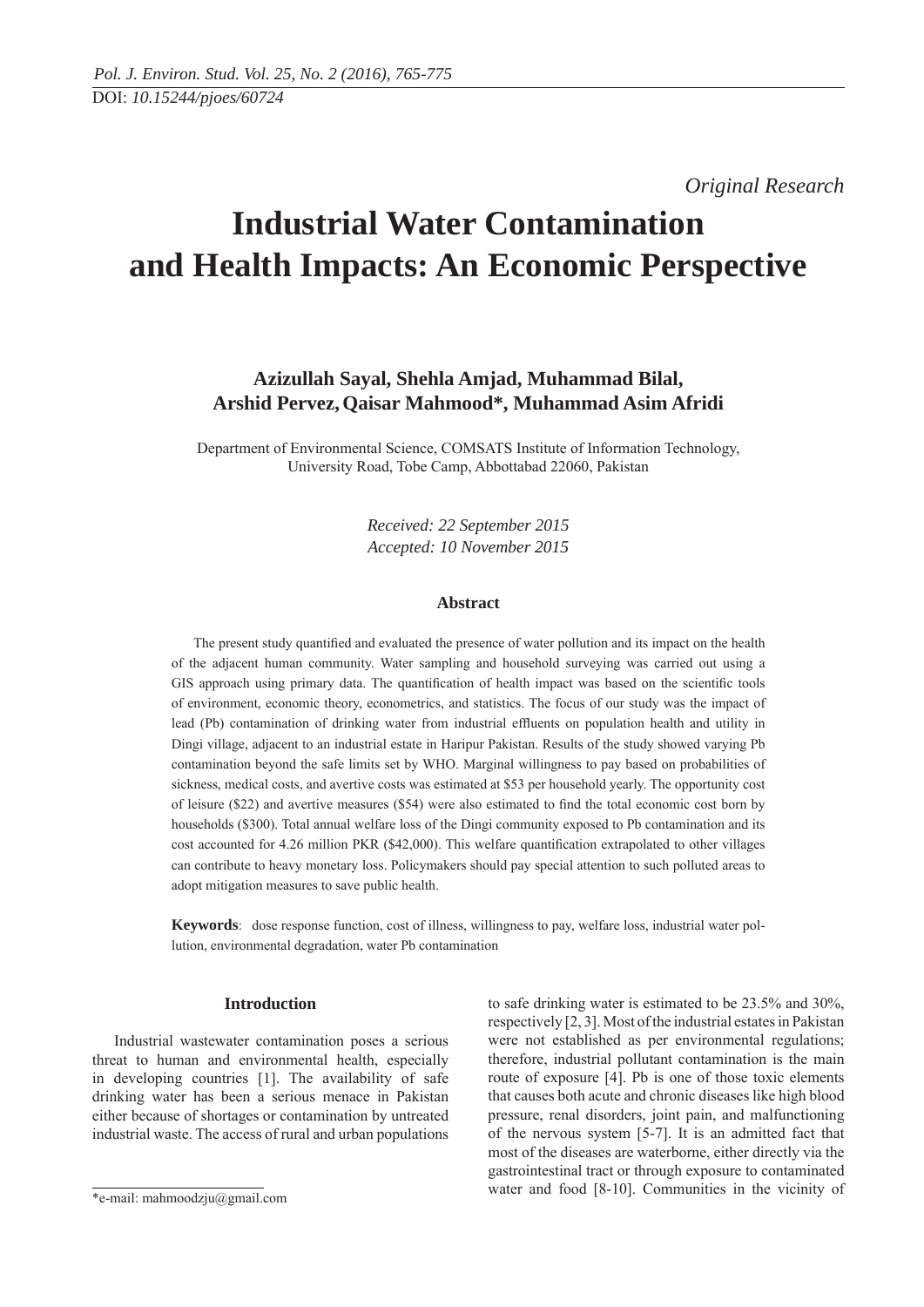

Fig. 1. GIS-based random sampling in Dingi village at increasing distances from wastewater channel.

industrial wastewater channels are more exposed to the worst health effects of these contaminants. The economic perspective on health focuses on the quantification of these health effects, which reduce their utility. The presence of heavy metal contamination and disease association is a fact proven by chemists, environmentalists, and epidemiologists. Experts in the natural sciences have also done a lot to establish the relationship between heavy metal pollution, its exposure, and health [11-15]. However, for the quantification of these health impacts, the costs of illness and prevention cost are required to be valued in monetary terms.

Multiple economic approaches have been devised for the quantification of health damage caused by environmental pollution [16-18]. These approaches include revealed preferences, stated preferences, contingent valuation, willingness to pay, etc. The fundamental ingredient for such an evaluation of health impacts is the health production function or dose response function. The health production function has been used to study the relationships among the pollution, illness, willingness to pay, and avertive expenses [19-21].

Cost of illness can be quantified by calculating loss of productivity, workdays lost, opportunity cost, and expenditures on medical treatment. Whereas the avertive cost estimation is based on all the precautionary measures to avoid the lethal effects of heavy-metal pollution. Applications and strengths of avertive expenditure techniques are particularly useful to reduce the level of discomfort arising from externalities, to estimate the willingness to pay, and to estimate the actual costs or benefits of drinking water quality [22-24]. However, avertive expenditures are defined differently for various types of pollution [25, 26]. Cost of illness and avertive costs approaches have also been used to estimate the

welfare gains of air pollution reduction, arsenic removal from drinking water, and cement air pollution using health production function [26-31].

This study quantifies the environmental impact of Pb contamination in household drinking water in Dingi village, district Haripur, Pakistan. This village is situated in the southern part of Haripur district (Fig. 1), on the downstream banks of a wastewater channel named Jhar, which carries the untreated waste of the Hattar Industrial Estate (HIE) [32]. Our study is an attempt to quantify household damage due to industrial wastewater contamination in economic perspectives. Using the health production function, we estimated a marginal willingness to pay by calculating the medical and avertive expenditures incurred by the household. Finally, the welfare loss to the community was estimated. For econometric estimation, a probit model was applied to estimate the probability of sickness, plus medical and avertive costs. We also calculated the opportunity cost for leisure and avertive measures.

## **Methodology**

## Village Profile

Dingi village is highly prone to heavy metal (i.e., Pb) contamination because of its geographical location (Fig. 1) surrounding HIE. This estate was developed in different phases. Installation of infrastructure facilities was finished at the end of 1989. An area of 700 acres was allotted to different industries such as ghee, fertilizer, chemical (sulfuric acid manufacturing plant and synthetic fiber manufacturing plant), and textiles. Currently 288 units of HIE are functioning. A major chunk of the population is

Table 1. Profile of Dingi village.

| Area $(km^2)$ | Population | Households | Union council  | Digital Arial Coordinates |
|---------------|------------|------------|----------------|---------------------------|
|               |            |            | 33° 54′ 9.38″N |                           |
| 0.2798        | 5021       | 350        | Dingi          | 72° 48′ 20.88″E           |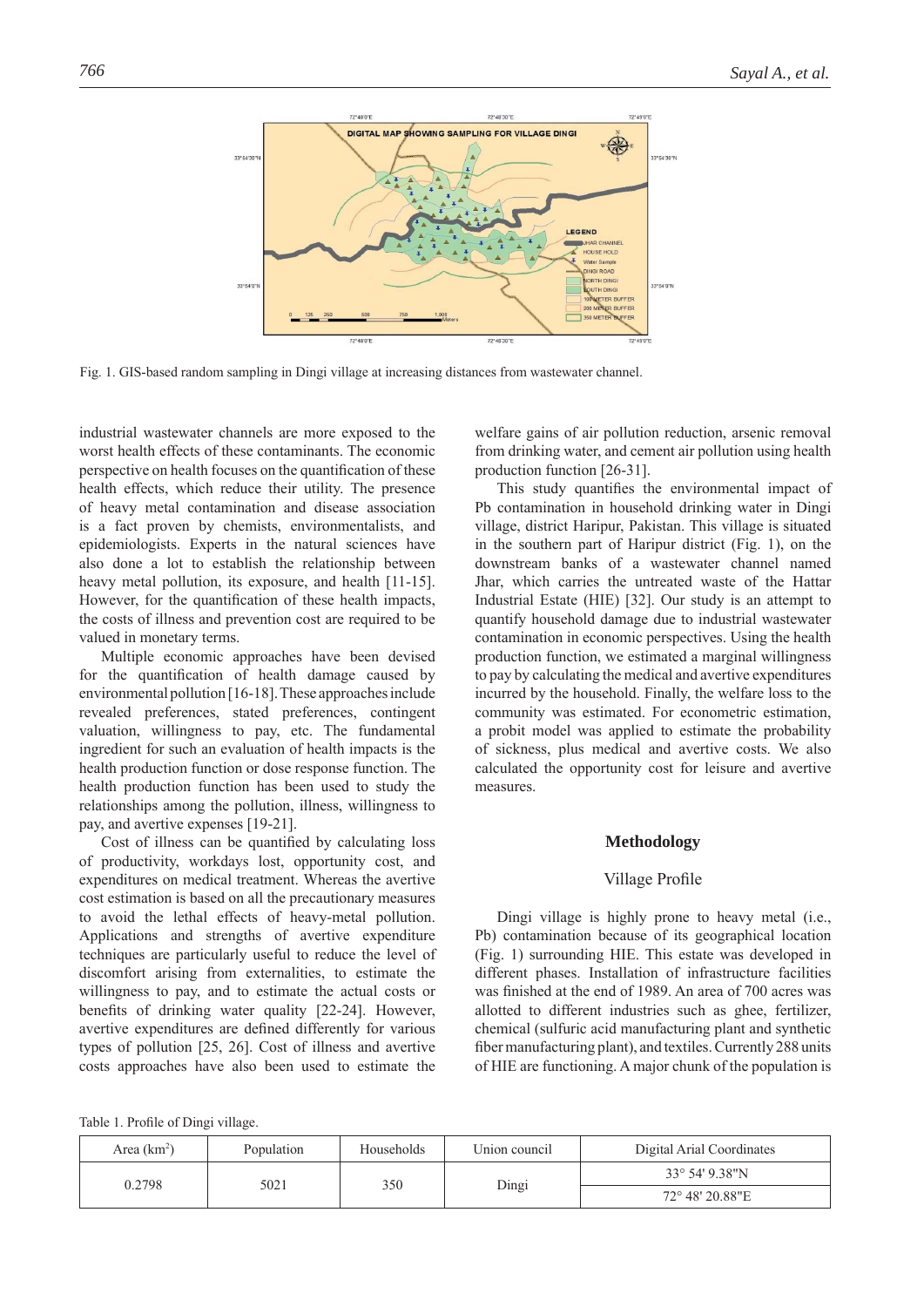| Sampling zones<br>location | Distances<br>(m) | Household samples | Household water samples | Sick | Sickness $(\% )$ |
|----------------------------|------------------|-------------------|-------------------------|------|------------------|
|                            | 100              | 132               | 35                      | 105  | 79               |
|                            | 200              | 99                | 35                      | 55   | 55               |
|                            | 350              | 231               | 35                      | 28   | 12               |
| Total                      |                  | 350               | 105                     | 188  | 53               |

Table 2. GIS-based-water/household sampling from wastewater channel (Jar).

living on the southern bank of the wastewater channel that carries the untreated industrial waste (Table 1).

## Sampling Design

Sampling design was comprised of primary data collected in three stages: i) Water sampling from the wastewater channel, ii) water sampling from households drinking water sources, and iii) household survey for relevant information through a customized questionnaire. Arc-GIS software was used to map the sampling area. Total area of Dingi is 0.2798 km<sup>2</sup> (Table 1), whereas the community living around the wastewater channel is scattered over an area of 0.19 km<sup>2</sup>.

Geographically, the community occupies an area 500 m from the wastewater channel. Therefore, the entire population was distributed in three buffer zones: 100 m, 200 m, and 350 m (Table 2) from the wastewater channel. Sampling points were obtained on GPS coordinates (Fig. 1). Water samples were collected as per standard protocol. Pb concentration was determined by an atomic absorption spectrometer (Model AA700 PerkinElmer, USA).

## Pilot Survey and Household Sampling

A pilot survey was also conducted on-site with an aim to establish the basis for research questions and also to avoid bias in primary data collection. Certain limitations were expected, like a negative response about the presence of contamination, especially from those respondents who were directly employed in nearby industry. This bias was reduced through repeated water sampling of households, although their percentage was not enough to create bias. The other limitation was availability of respondents due to work. So Friday was chosen for collecting the data from a maximum number of respondents because the majority (90%) offer an obligatory Friday prayer, which resulted in a response rate above 80%.

 A household survey (Table 2) was conducted to collect seven types of information:

- 1. General characteristics regarding income, age, education, family size, etc.
- 2. Demographic and socio-economic characteristics of individuals.
- 3. Health status, illness, medical expenses, transportation, loss of income, sick days, disease frequency, absenteeism, holidays, etc.
- 4. Information about the pollution and its dangers.
- 5. Perceptions about contamination and lead-induced diseases.
- 6. Various types and costs of avertive measures adopted by the community.
- 7. Degree of exposure to contaminated water.

Table 2 describes the sampling design for the collection of data pertaining to water quality and household health information. The community living around the industrial wastewater channel was distributed into three zones of various distances. Sampling zones 1, 2, and 3 were 100, 200, and 350 m, respectively, from the industrial wastewater channel (Fig. 1). With respect to the proportion of the population, 132 households were selected from zone 1, 99 from zone 2, and 231 from zone 3. For water quality we obtained 35 samples of household drinking water for each zone. It is evident from Table 2 that households living away from the wastewater channel have a lower percentage of sickness, i.e., 79% in zone 1, 55% in zone 2, and 12% in zone 3. We applied an econometric estimation based on economic theory (health production function) to investigate the relationship between a household's health and other factors.

## Estimating Health Production Function (Probit Model)

The dependent variables of sickness, avertive expenditures, and medical costs are used as the binary variables in this model. Econometric estimation based on theoretical framework was carried out, and the probability of sickness was calculated using the probit model (Table 5).

These probability estimations were obtained using a probit model by maximizing the following log-likelihood function:

$$
L = \sum (Y_i \ln F(x, \beta) + (1 - Y_i) (1 - \ln F(x, \beta))
$$

...where x is a vector of independent variables and  $\beta_s$  are the coefficients that include:

- Individual-level information such as age measured in years;
- Education measured in five stages (primary, middle, high school, intermediate, and above);
- Monthly income (PKR);
- Lead concentration  $(mgL^{-1})$ ;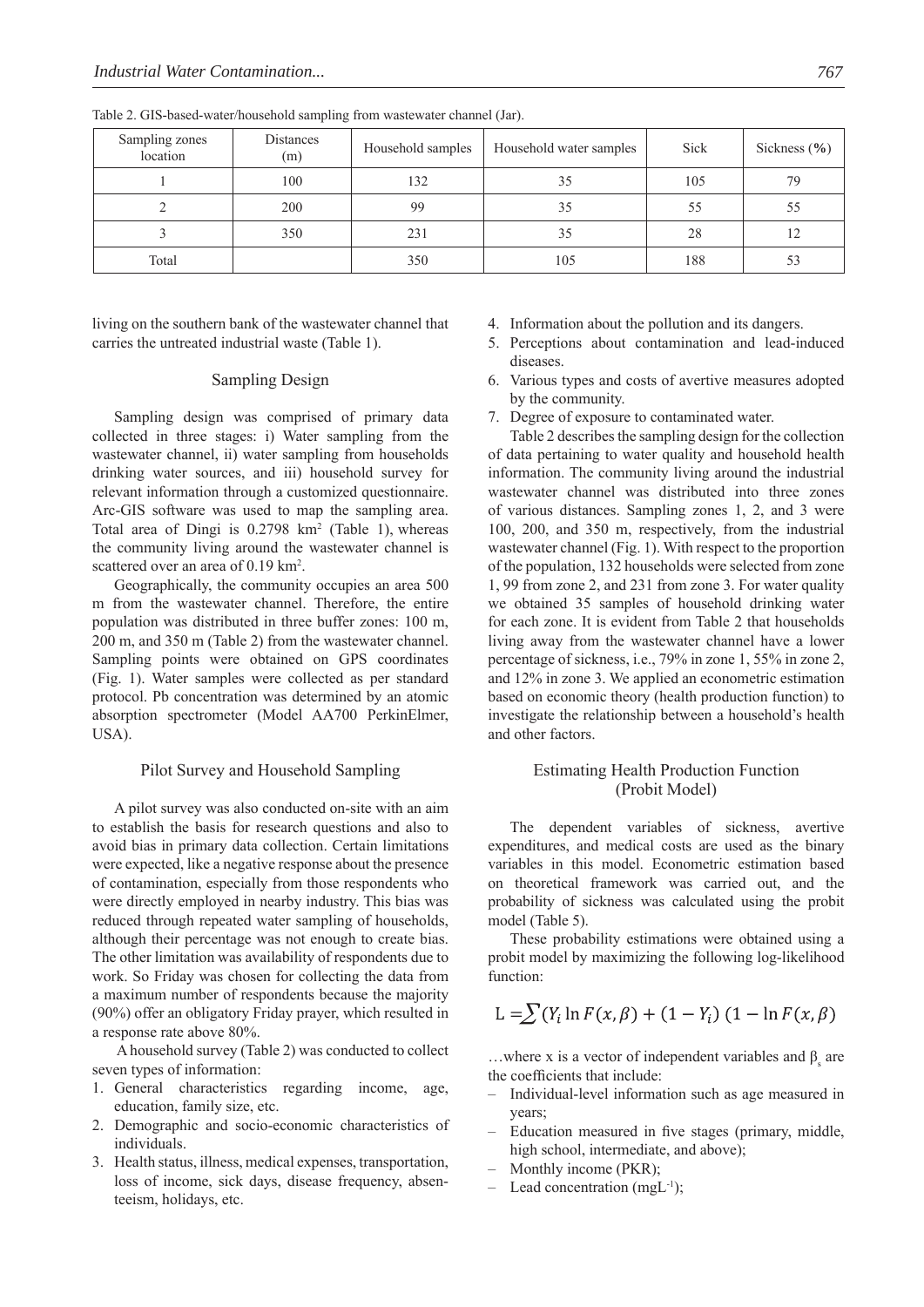- Binary variables if the household adopts (1) or otherwise 0;
- Pr measures the perception of risk;
- Pollution awareness;
- Location in three categories (meters);
- FS measures the number of persons in a household's family.

F (x, β) is the cumulative probability function for probit model. The dependent variable Y<sub>i</sub> is 1 if lead induced sickness exists, otherwise it is 0 if absent for the i<sup>th</sup> households.

Fundamental requirement for empirical analysis was to determine the probability of sickness defined in the following equation:

MWTP =  $w_i * WDL * P_i(S /_{AC}) + M * P_i(M /_{AC}) + A * P_i(A /_{AC})$  $(A)$  $(B)$  $(C)$ 

…where A is the wi\*WDL\*Pi(S/∆C), which measures the marginal impact in terms of income loss due to change in the level of exposure to lead ( $\Delta C$ ); B is the M\*Pi(M/ $\Delta C$ ) that measures the marginal changes in medical costs due to changes in exposure to lead  $(ΔC)$ ; and C is the A\*Pi(A/∆C), which measures the marginal effect on avertive expenditures at the individual level due to changes in exposure to lead (∆C). The resource opportunity cost is also called the cost of illness, which accounts for real cost in terms of productivity loss and the increase in the resources used for medical care.

The environmental effects of water contamination on health can reduce people's well-being through the following channels:

- Cost of disease treatment due to changes in environmental quality, and the opportunity cost of time on treatment (direct cost);
- Loss of wages during illness (indirect cost);
- Averting or defensive expenditures and activities associated with attempts to prevent diseases caused by the environmental quality changes.

#### **Results**

#### Descriptive Statistics

The community's exposure was determined in five areas: drinking, bathing, cooking, washing, and religious cleanliness (ablution) (Table 3). The average exposure was 3.36 out of 5, which meant people were highly exposed to the contaminated water. Out of total households, 45% adopted one or more avertive measures. Location variable reflected that most of the people were residing in zones 1 and 2 of our sampled area, which meant 65% of the population was residing within a 200 m radius of the wastewater channel. Based on the responses to the questions set in the questionnaire, 38% of households had the means of communication and pollution awareness; whereas 49% of people perceived the higher risk of illness,

but their perception was due to their specific concern over lead contamination and its fatal effects. Among bad habits, 19% of people had a smoking habit.

The average age of the respondents in the surveyed household was 40 years. Sickness reflects the percentage of the household among the sample of 350. It was found that 54% of households were suffering from one or more renal diseases. A large number of households was found to be on daily wages; therefore, the average income of the household was calculated as PKR19,460 per month (\$191). Education of the household was determined in five stages: 1) primary, 2) middle, 3) high school, 4) intermediate, and 5) above.

Table 3 showed that average education level of the household in Dingi was 1 and 2, implying that the average household is middle. Pb is the industrial contaminant from the wastewater channel and has been found in household drinking water. Average concentration of lead in the drinking water of the household is  $0.25 \text{ mg L}^{-1}$ , 0.18 mg  $L^{-1}$ , and 0.07 mg  $L^{-1}$  in zones 1, 2, and 3, respectively (Table 4). Medical cost is the out-of-pocket cost incurred by the household on illness caused by water contamination. It was found that 54% of households incurred medical costs. Avertive cost was the cost incurred by the household on adoption of one or more avertive measures. The avertive measures were adopted by 45% of households, thereby 45% of households incurred the avertive cost.

## Level of Pb Contamination

All the samples from the wastewater channel and from household drinking water were found to exceed safe limits of Pb contamination standard value (0.05) set by WHO for Pakistan (Table 4). Lead contamination has also been reported to be fatal in tap water [33], and young children have been exposed to water containing Pb [34].

#### Estimating Probability of Sickness

Using the probit model, probability of sickness (dose response function) and the marginal effects of various factors on the dependent variable of sickness were calculated with respect to the change in Pb concentration in drinking water. This showed the effect on changes in the probability of reducing the incidence of Pb-related sickness when Pb-contaminated water was replaced with safe mode.

Table 5 showed that a 19% reduction in the probability of sickness for the one unit decreased in the Pb concentration in drinking water source. It measures the benefit in terms of disease prevalence reduction by bringing the quality of water to "safe mode." Five kinds of activities define Pb exposure to the household, which is consuming water, bathing, ablution, cooking, and washing. The Muslim practice of ablution was found to be a major contributor to Pb exposure because people took water into their mouths five times daily, which might be ingested coming in contact with gums and throat, thereby causing black gums and diseases.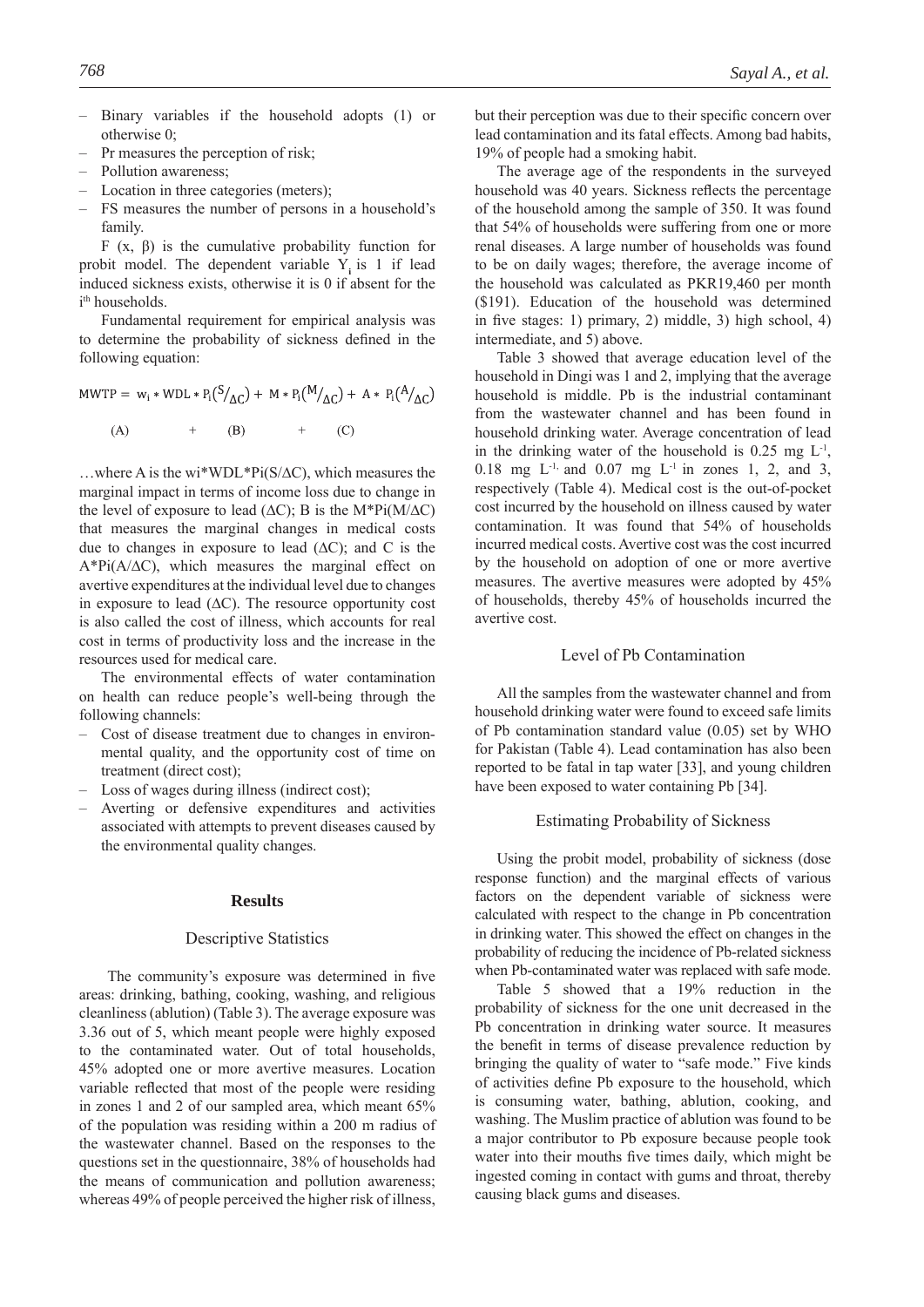| Variable                      | No. of Observations | Mean       | Std. Dev   | Min      | Max   |
|-------------------------------|---------------------|------------|------------|----------|-------|
| Exposure                      | 350                 | 3.366      | 1.469      | $\theta$ | 5     |
| Avertive Measures (AM)        | 350                 | 0.457      | 0.499      | $\theta$ |       |
| Lead Concentration (Pb)       | 350                 | 0.170      | 0.258      | $\Omega$ | 1.656 |
| Location                      | 350                 | 1.949      | 0.838      |          | 3     |
| Pollution Awareness (POLAWAR) | 350                 | 0.380      | 0.486      | $\Omega$ |       |
| Education (EDU)               | 350                 | 1.886      | 0.904      | $\theta$ | 3     |
| Income                        | 350                 | 19460.7100 | 10060.4200 | 6750     | 55000 |
| Risk Perception (Pr)          | 350                 | 0.491      | 0.501      | $\theta$ |       |
| Age                           | 350                 | 40.751     | 11.556     | 21       | 72    |

Table 3. Descriptive statistics.

Table 4. Average values of lead concentrations in drinking water of households and wastewater.

| Lead, wastewater       | Lead in household drinking water sources (mg $L^{-1}$ ), (n = 35) | Safe limit      |         |      |
|------------------------|-------------------------------------------------------------------|-----------------|---------|------|
| channel (mg $L^{-1}$ ) | Distance from wastewater water channel                            | $(mg L^{-1})$   |         |      |
| 1.58                   | $100 \text{ m}$                                                   | $200 \text{ m}$ | 350 m   |      |
|                        | 0.253275                                                          | 0.180461        | 0.07977 | 0.05 |

It was revealed that exposure to contaminated water had a positive sign with probability of sickness and describes the reduction of sickness by 8% upon the one unit increase of exposure. The location of a residence in relation to the wastewater channel also plays a highly significant role for disease prevalence, which indicates 16% probability of sickness per unit change of distance. Households closer to the wastewater channel have more probability of sickness and vice versa. On the part of households, the study shows the ineffectiveness of education in bringing about a change in sickness (Table 5). In the study area, people take the avertive measures assuming two significant factors: general knowledge of pollution (POLAWAR) and specific knowledge of contaminants (Pr, perception of risk). Our estimates show that POLAWAR and Pr play important roles in the reduction of probability of sickness by 18% and

6%, respectively. Avertive measures also play a vital role in the reduction of sickness. One unit change in adopting the avertive measures brings 18% change in the probability of sickness. Signs of all the significant variables were consistent to the theory.

## Probability of Medical Costs

Medical expenses are those which are incurred by the household due to Pb-induced illness. They were estimated using the probit model (Table 6).

Mitigating activities refer to the measures taken after illness for the reduction of disease and its after-effects. They include various components of expenditures: visits to the doctor, consultancy fees, pathological tests, treatment, hospital fees, transportation costs, etc. The

| <b>Sickness</b> | Coeff.   | Std. Err. | Z       | P > z | dy/dx    | Std. Err. | $ey$ / $ex$ |
|-----------------|----------|-----------|---------|-------|----------|-----------|-------------|
| Exposure        | 0.476    | 0.072     | 6.65    | 0.000 | 0.0803   | 0.0098    | 1.164       |
| AM              | $-1.117$ | 0.213     | $-5.25$ | 0.000 | $-0.188$ | 0.031     | $-0.809$    |
| Location        | $-0.979$ | 0.134     | $-7.31$ | 0.000 | $-0.165$ | 0.017     | $-2.470$    |
| <b>POLAWAR</b>  | $-1.089$ | 0.216     | $-5.04$ | 0.000 | $-0.184$ | 0.032     | $-0.744$    |
| Pr              | $-0.387$ | 0.206     | $-1.88$ | 0.060 | $-0.065$ | 0.034     | $-0.266$    |
| <b>EDU</b>      | $-0.061$ | 0.116     | $-0.53$ | 0.598 | $---$    | ---       | ---         |
| Pb              | 1.131    | 0.476     | 2.37    | 0.018 | 0.190    | 0.078     | 0.108       |
| Constant        | 1.534    | 0.464     | 3.31    | 0.001 | $---$    | ---       | ---         |

Table 5. Probability and marginal effects of sickness/dose-response function.

No of observations = 350, LR chi-square (7) = 270.82, Prob> chi-square = 0.000, Pseudo R<sup>2</sup> = 0.562, Log Likelihood = -106.072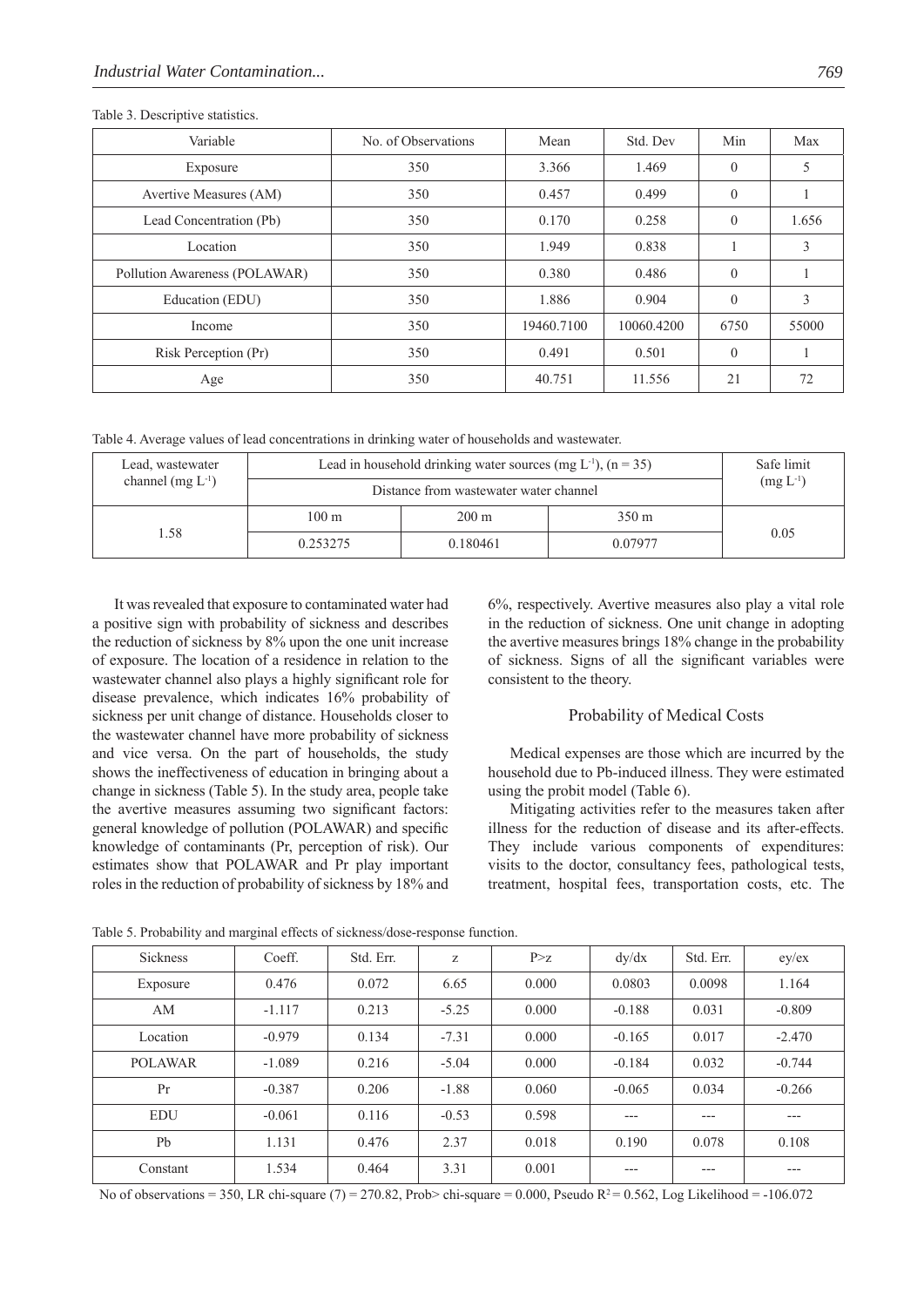| <b>Medical Cost</b> | Coeff.   | Std. Err. | Z       | P > Z  | dy/dx    | Std. Err. | $ey$ / $ex$ |
|---------------------|----------|-----------|---------|--------|----------|-----------|-------------|
| Exposure            | 0.465    | 0.073     | 6.37    | 0.000  | 0.079    | 0.01      | 1.153       |
| AM                  | $-1.058$ | 0.211     | $-5.01$ | 0.000  | $-0.177$ | 0.031     | $-0.778$    |
| Location            | $-0.985$ | 0.136     | $-7.25$ | 0.000  | $-0.165$ | 0.017     | $-2.503$    |
| <b>POLAWAR</b>      | $-1.239$ | 0.218     | $-5.68$ | 0.000  | $-0.207$ | 0.031     | $-0.870$    |
| Pr                  | $-0.541$ | 0.207     | $-2.61$ | 0.009  | $-0.091$ | 0.034     | $-0.382$    |
| <b>EDU</b>          | 0.001    | 0.117     | 0.01    | 0.9900 | $---$    | $---$     | ---         |
| P <sub>b</sub>      | 0.817    | 0.454     | 1.8     | 0.0720 | 0.1367   | 0.0748    | 0.083       |
| Constant            | 1.614    | 0.472     | 3.42    | 0.0010 | $---$    | $---$     | ---         |

Table 6. Probability and marginal effects of medical costs.

No of observations = 350, LR chi-square  $(7)$  = 271.48, Prob> chi-square = 0.0000, Pseudo R2 = 0.5621, Log Likelihood  $= -105.74245$ 

probability of medical expenses of the household can be reduced by 13% for a one-unit change in Pb concentration in drinking water, whereas 16% if the household is located away from the contaminated source (Table 6). Avertive measures contribute a vital role in reducing the probability of medical expenditure by 17% because people adopt avertive measures as a last resort. Since they cannot move away they have made a decision to live with the risks and believe in avertive measures to avoid sickness.

As in probability of sickness, pollution awareness and perception of risk have a significant impact in reducing the probability of incurring medical expenditure by 20% and 9%, respectively. Income and education of the household are not significant because the village has a different culture compared to an urban community. Living in a joint family system is a village custom. Therefore, they borrow money from relatives, sell items, or draw money from a common pool managed at the community level.

## Probability of Avertive Costs

Household avertive action decisions were based on three steps:

1. Whether or not to take avertive action.

- 2. Choosing the number and type.
- 3. Deciding on the amount of avertive expenditure.

Explanatory variables explaining avertive expenditures include location relative to the wastewater channel, Pb contamination in drinking water, knowledge of how pollution pertains to waterborne disease, risk perception and exposure to Pb contamination, level of education, avertive measures, and medical costs.

Avertive activities are the adoptions made by the household to prevent the impact of Pb contamination. Avertive measures adopted by the household include boiling water, chlorination, purchasing bottled water, and a filter cartridge. However, installing filter cartridges was expensive. But the most frequently used, effective, and cheapest measure was boiling water at the household level. Chlorination is also less expensive but it was not as popular as boiling water.

Household avertive decisions were considered as a two-step process in Dingi village. A probit regression model was used to determine factors that influence avertive actions. The dependent variable was equal to one if the household took at least one avertive action against Pb contamination, and zero in the case of no action. Table 7 shows the coefficient values and the marginal effects associated with the avertive measures.

| Avertive cost | Coeff.    | Std. Err. | Ζ      | P > z | dy/dx   | Std. Err.  | $ey$ / $ex$ |
|---------------|-----------|-----------|--------|-------|---------|------------|-------------|
| Income        | 0.0000321 | 7.61E-06  | 4.22   | 0.000 | $1E-05$ | $2.22E-06$ | 0.490       |
| Location      | 0.059     | 0.093     | 0.63   | 0.527 | $- - -$ | $- - -$    | ---         |
| POLAWAR       | 0.796     | 0.157     | 5.08   | 0.000 | 0.250   | 0.044      | 0.156       |
| Pr            | 0.431     | 0.164     | 2.63   | 0.009 | 0.135   | 0.050      | 0.144       |
| <b>EDU</b>    | 0.156     | 0.091     | 1.72   | 0.086 | 0.049   | 0.028      | 0.239       |
| Pb            | 0.846     | 0.311     | 2.72   | 0.006 | 0.266   | 0.095      | 0.120       |
| Constant      | $-1.813$  | 0.297     | $-6.1$ | 0.000 | ---     | ---        | ---         |

Table 7. Probability and marginal effects of avertive costs.

No of observations=350,LR chi-square(6)= 93.52 , Prob> chi-square=0.0000, Pseudo R2=0.1938 ,Log Likelihood= -194.556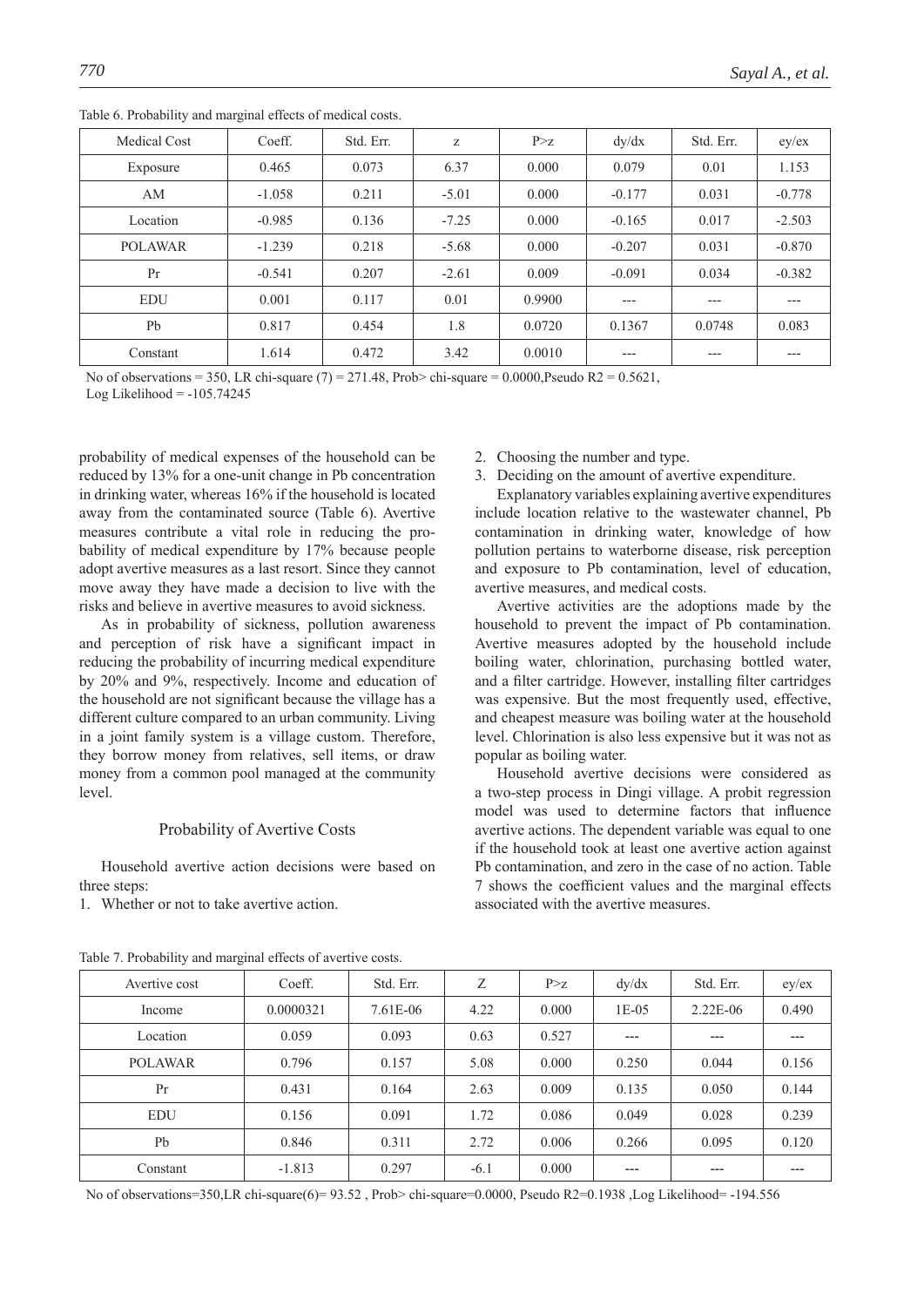| Indicators                                        | <b>Estimated value</b> | Comments                                                          |
|---------------------------------------------------|------------------------|-------------------------------------------------------------------|
| Average wage rate                                 | 648 (PKR)              | actual average wage rate                                          |
| Average work days loss per<br>individual per year | 9                      | days per year                                                     |
| $P(S/\Delta C)$                                   | 0.190                  | marginal effects of Pb contamination on sickness (Table 5)        |
| $P(M/\Delta C)$                                   | 0.137                  | marginal effects of Lead contamination on medical cost (Table 6)  |
| $P(A/\Delta C)$                                   | 0.266                  | marginal effects of Lead contamination on avertive cost (Table 7) |
| Medical expenditure                               | 12,807.9 (PKR)         |                                                                   |
| Avertive expenditure                              | 10,260 (PKR)           |                                                                   |

Table 8. Calculation of cost of illness.

Table 7 shows that pollution awareness, risk perception, income, and formal education play a significant role in determining avertive cost. However, the lowest impact is observed for education among all the variables. A one-unit increase in pollution awareness, risk perception, and formal education is likely to increase the probability of incurring avertive cost by 25, 13, and 4%, respectively. Results reflect that 42% of household adopted at least one avertive measure, i.e., boiling of water, chlorination, purchasing bottled water, and filter cartridges. The costs of illness and welfare loss are given in Table 8.

## Cost of Illness and Welfare Loss

The resource opportunity cost approach (also called cost of illness) accounts for real cost in terms of productivity loss and the increase in the resources used for medical care. The environmental effects of water contamination on health can reduce people's wellbeing through the following channels.

- 1. Cost of disease treatment caused by environmental quality changes (direct cost);
- 2. Loss of wages during illness (indirect cost);
- 3. Averting or defensive expenditures and activities associated with attempts to prevent diseases caused by the environmental quality changes.

Therefore, cost of illness based on the marginal effects of Pb contamination on the probability of sickness, medical costs, and avertive costs was calculated for the lower bound of marginal willingness to pay. Table 8 exhibits the calculation of cost of illness.

## Estimation of Marginal Willingness to Pay per Household (MWTP) (PKR)

For the estimation of MWTP<sup>1</sup>, we estimated a threedemands equation: probability of sickness, probability of medical cost, and probability of avertive cost (Tables 5, 6, and 7).

MWTP is calculated by putting the estimated values of loss of income, plus medical and avertive expenditures along with their marginal effects.

> $MWTP = 648*09*0.1905 +$  $+12807*0.1360 + 10260*0.2660$

MWTP = 1110.996 + 1741+ 2729.16

MWTP per household/per year = 5581.156 PKR (\$55) (with respect to marginal effects)

#### Average Economic Cost

Average cost of illness, average avertive cost, average opportunity cost of the leisure hour, and the average opportunity cost of avertive measures were used to calculate the total economic cost as given below:

Average economic cost of Lead contamination =  $12,807.9 + 10,260 + 2,302 + 5,654 = 31,023.9$  PKR (\$304.29) (Table 8, Fig. 2). Fig. 2 shows the composition of various costs incurred by the household on health due to Pb contamination. Loss of earnings (LOI) per household per year was 6%, cost of illness (COI) was of 13%, costs incurred by taking avertive actions (AC) was of 19%, and opportunity cost of leisure hour (OPCLH) was 18%, whereas the opportunity cost of raking avertive measures (OPCAM) was 44% per year.

#### Welfare Loss

Using the results of estimates in Tables 5, 6, and 7, the welfare loss to the population of Dingi was measured from water contamination. This study attempted to value the total numbers of sick days in monetary terms by taking into account the workdays lost (absent days), the medical costs, and costs of averting activities to arrive at welfare loss. Tables 9 and 10 comprehend these concepts: The amount of daily wages lost due to absence from work

<sup>&</sup>lt;sup>1</sup> A person's willingness to pay for something shows the dollar value she attaches to it. Her willingness to pay for one more unit of a good is thus a dollar measure of the benefits the extra unit of the good gives her. As a result, the terms "willingness to pay" and "marginal benefit" are often used interchangeably.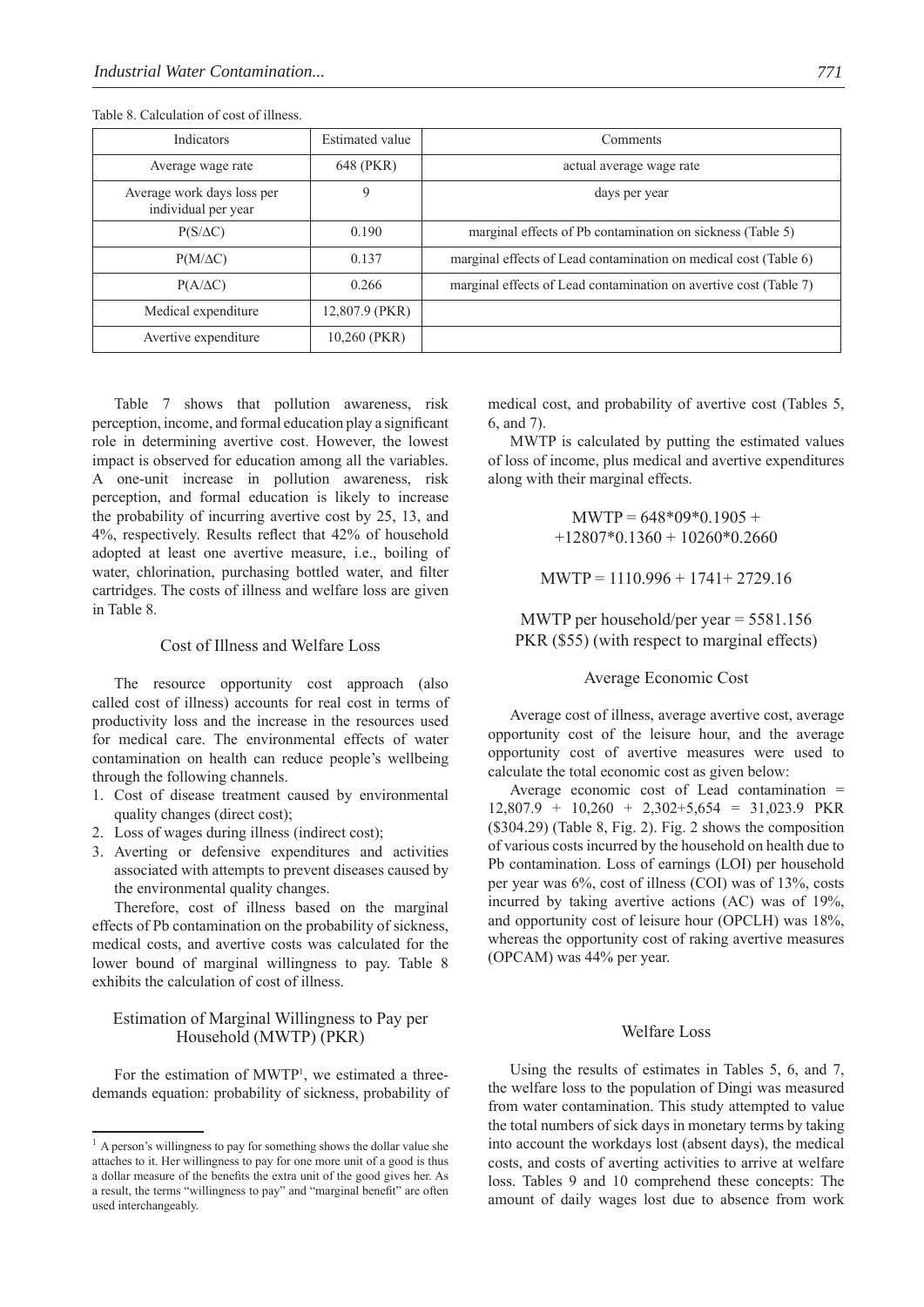

Fig. 2. Total economic cost equal to the sum of loss of income (LOI), cost of illness (COI), avertive cost (AC), opportunity cost of leisure hour (OPCLH), and opportunity cost of avertive measures (OPCAM).

may be taken as the cost of workdays lost due to water contamination-induced sickness for working individuals.

*Procedure to Calculate Welfare Loss in Table 10* Column 1. Total population of Dingi  $= 5,021$ Column 2. Col.1\*  $P(S/\Delta C) = 502$ \* 0.190 = 956.500 Column 3. WDL (Table 8)\*col.2 (Table 9) = 9\*956.50 = 8,608.504 Column 4.

|  |                |  | Table 9. Indicators used in calculating welfare loss due to Pb |  |  |  |
|--|----------------|--|----------------------------------------------------------------|--|--|--|
|  | contamination. |  |                                                                |  |  |  |

| Population at risk                                                                           | 5021                 |
|----------------------------------------------------------------------------------------------|----------------------|
| Probable affected people                                                                     | 956.500              |
| Average loss of earnings                                                                     | 6,251PKR             |
| Probability of sickness with respect to changes<br>in Pb concentrations $(S/\Delta L)$       | 0.190                |
| Probability of medical costs with respect to<br>changes in Pb concentrations $(M/\Delta L)$  | 0.1367               |
| Probability of avertive costs with respect to<br>changes in Pb concentrations $(A/\Delta L)$ | 0.238                |
| Mean work days lost                                                                          | 9                    |
| Mean wage rate                                                                               | <b>648 PKR</b>       |
| Average medical expenses                                                                     | 10,260<br><b>PKR</b> |
| Average avertive costs                                                                       | 12,807<br><b>PKR</b> |

Table 10. Total welfare loss due to Pb contamination in Dingi.

Average loss of earnings (Table 9)\*col.2 (Table 9) =  $6,251*956.5 = 5,979,081.5$ Column 5. Average cost of illness\*P  $(M/\Delta C)$  0.1367\*col.2 = 10,260\*0.1367\*956.500 =1,341,531.4 Column 6. Average avertive  $\text{cost}^*$  P (A/ $\Delta$ C) 0.238\*col.2 = 12,807\*0.238\*956.500 =2,915,475.1 Column 7.  $col.5+col.6 = 1,341,531.423 + 2,915,475.129 =$ 4,257,006.552 PKR = \$41,753.78

#### **Discussion**

It is evident that Pb has adverse effects on health (Cabral et al., 2006) and thereby economic costs of Pb contamination at the household level has significant importance in devising stringent environmental regulations of a country. It was revealed that the households living closer (100 m) to the source of contamination (wastewater channel) were much exposed to the Pb contamination (Pb-induced sickness, 79%) as compared to households located at increasing distances, i.e. 200 m (55%) and  $350$  m (12%). This was verified from Pb concentrations in drinking water (Fig. 3).

Pb contamination was the most influential factor in all three dependent variables, i.e., sickness, medical cost, and avertive cost, which accounted for an increase of 19%, 13%, and 23%, respectively, for one unit change in lead contamination. Both sickness and medical costs account for the 16% impact on households with respect to location from the wastewater channel. Moreover, the location is not found to be significant in the probability of avertive costs. The reason could be factors influencing the decisions on avertive measures, which further depend on income.

Avertive measures were found to be significant in the determination of probability of sickness and probability of medical costs [35], because avertive measures adopted by the household depended on the decision of opting for avertive measures, the type of avertive measures, the expenditure incurred on the avertive measures, knowledge of pollution, risk of disease, and income level. As the most expensive types of avertive measures were the installation of filter cartridges and the purchase of sealed bottles from the market, both these AMs relate to income level of the household, and the percentage adaption of these two methods were 16% (filter cartridge) and 14% (bottled water). However, a larger share in adoption of AM was boiling water (41%) and using chemicals like chlorine (29%) because of pollution awareness and risk perception.

| Population<br>at Risk | Affected<br>population | Total sick<br>days | WDL(PKR)    | Medical expenditure<br>(PKR) | Avertive expenditure<br>(PKR) | Welfare Loss<br>(PKR) |
|-----------------------|------------------------|--------------------|-------------|------------------------------|-------------------------------|-----------------------|
| $\left(1\right)$      |                        | $\mathfrak{b}$     | (4)         | [5]                          | (6)                           |                       |
| 5021                  | 956.500                | 8.608.504          | 5,979,081.5 | 1,341,531.423                | 2,915,475.129                 | 4,257,006.552         |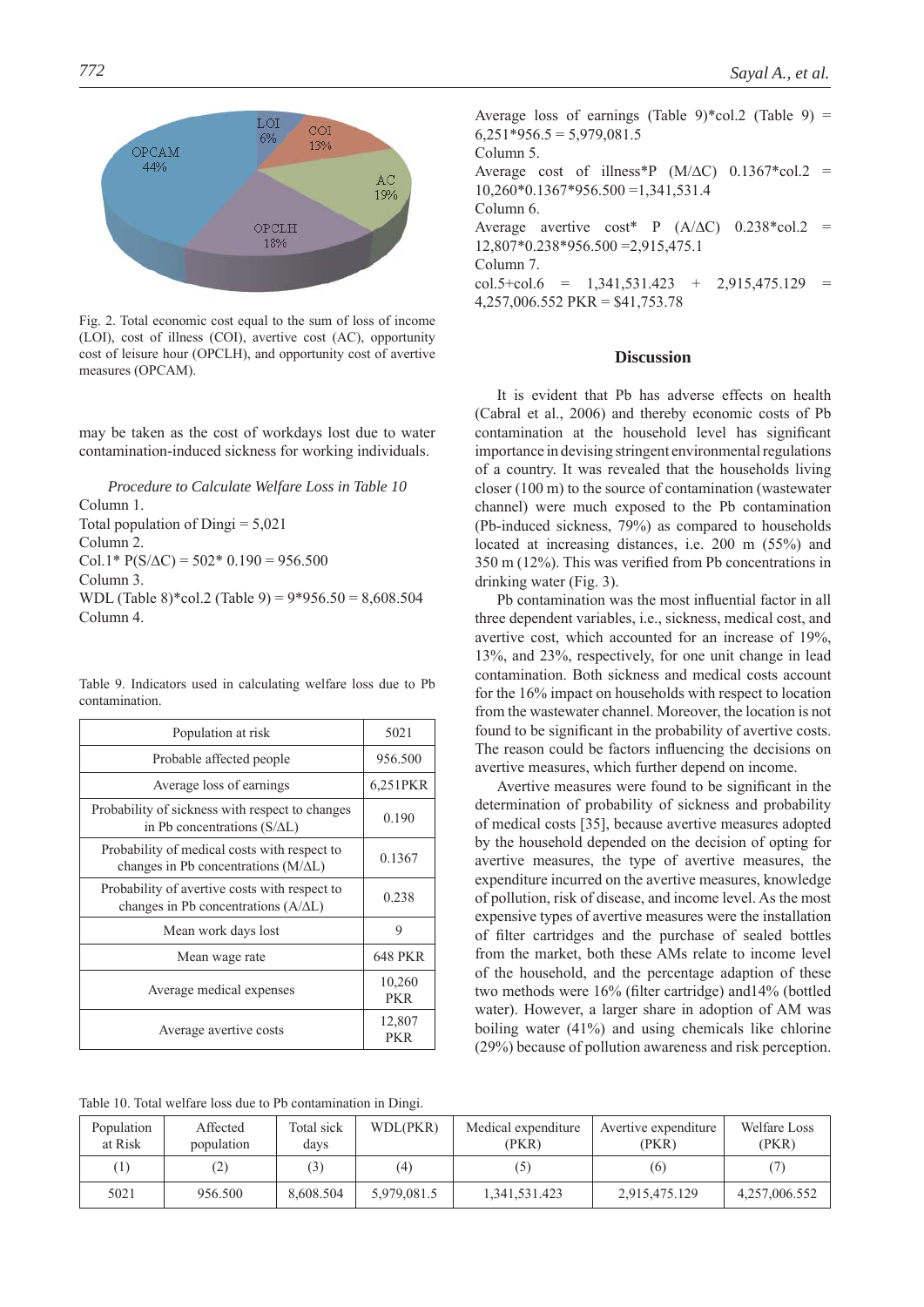

Fig. 3. Relationship between sickness and Pb concentration and distance from wastewater channel.

Accordingly, due to the low level of income, the households are not adapting the filter cartridge and bottled water. The major chunk in the avertive cost was of filter cartridges and bottled water for their unit price instead of their frequency. This was the main reason that AMs did not emerge as a significant variable in the determination of probability of avertive cost.

Education, pollution awareness, and perception of risk were expected to be influential factors in determining probabilities of sickness, medical costs, and avertive costs. Our study shows the different dimensions with respect to education and the informal education related to the environment, i.e., pollution awareness. Unexpectedly, we find that the people who have informal knowledge, i.e., general pollution, waterborne diseases, Pb-associated diseases, testing of drinking water, and participation in NGO activity is more tilted toward the adoption of avertive measures. Therefore, pollution awareness and perception of risk are both variables that play a significant role in the reduction of probability of sickness and probability of medical cost, and so they were found to be highly significant. The contributions of pollution awareness and perception of risk were 18% and 6% in probability of sickness (Table 5), 20% and 9% in probability of incurring medical (Table 6), and 25% and 13% in the probability of avertive cost (Table 7).

Unfortunately, our expectations for education went wrong in determining the probabilities of any dependent variable except in the probability of incurring avertive cost. Although education has not emerged as a significant factor for sickness and medical cost probabilities, it is significant in avertive cost. The results further exhibit that the average number of days lost in a year due to sickness is nine – a low number because most of the household members do their jobs even while ill and do not report sick days lost because of reduced earnings.

It is important to note that the people who are most involved in the religious practice of offering prayers have a larger chance of becoming sick. The reason is that members of the Muslim community offer prayer five times a day along with obligatory ablution (a ritualistic cleaning of parts of the body, including rinsing the mouth with available water). People who do this have much exposure to contaminated water, and thereby increase the prevalence of disease. Another important outcome of avertive behavior signifies a new trend that people from a poor income group do not expect any intervention for treatment of the water from the government and industry. Consequently, they have adopted themselves to the organized avertive activity of boiling water. As stated earlier, 79% of households use both boiling water and chlorine tablets; still, the impact of chlorination is not significant. People have made a routine practice of boiling water for drinking purposes. It is evident in our results that those who adopt the avertive measures have a low probability of sickness. Moreover, the households are not consistent in adopting the purchase of bottled water and installing the filter cartridge because of high initial costs and the maintenance costs. Their annual avertive cost is found to be 19% of the total economic cost of drinking water contamination.

The study also shows that households spend approximately 12,807 (PKR) or (\$125) yearly to face lead-associated illness. These expenditures are nearly 5% of the income of the households annually, which is a significant burden on the poor community. Therefore, households are compelled to switch their expenditures from the other utilities' head, which ultimately affects the respective household utility.

It is important to note that the old and rusted public health pipelines and tube wells are not functioning for several years because of energy crises in Pakistan. Based on the present investigations, we recommend the following initiatives be considered by the government and industry:

- Installation of new tube wells 600 m from wastewater channel.
- Replacement of rusted water pipelines.
- The government should install water filtration plants to purify and supply safe drinking water.
- The industrial estate must assure compliance of industrial effluent discharge limits as per EPA Pakistan guidelines.
- New schemes of the government of Pakistan for the supply of solar energy-driven tube wells can also be provided to such communities.

All this can reduce the loss of income, medical costs, avertive costs, the opportunity cost of leisure hour, the opportunity cost of avertive measures, and welfare loss of the already poor income households in Dingi.

## **Conclusions**

Multidisciplinary approaches of economic theory and econometric estimation were applied at the household level to calculate the costs associated with Pb contamination and its associated health impacts. The study revealed that the community could be sensitized through the information dissemination campaign program pertaining to pollution awareness of the lack of resources in developing countries for the installation of a water treatment plant (approximately \$5 million). It can reduce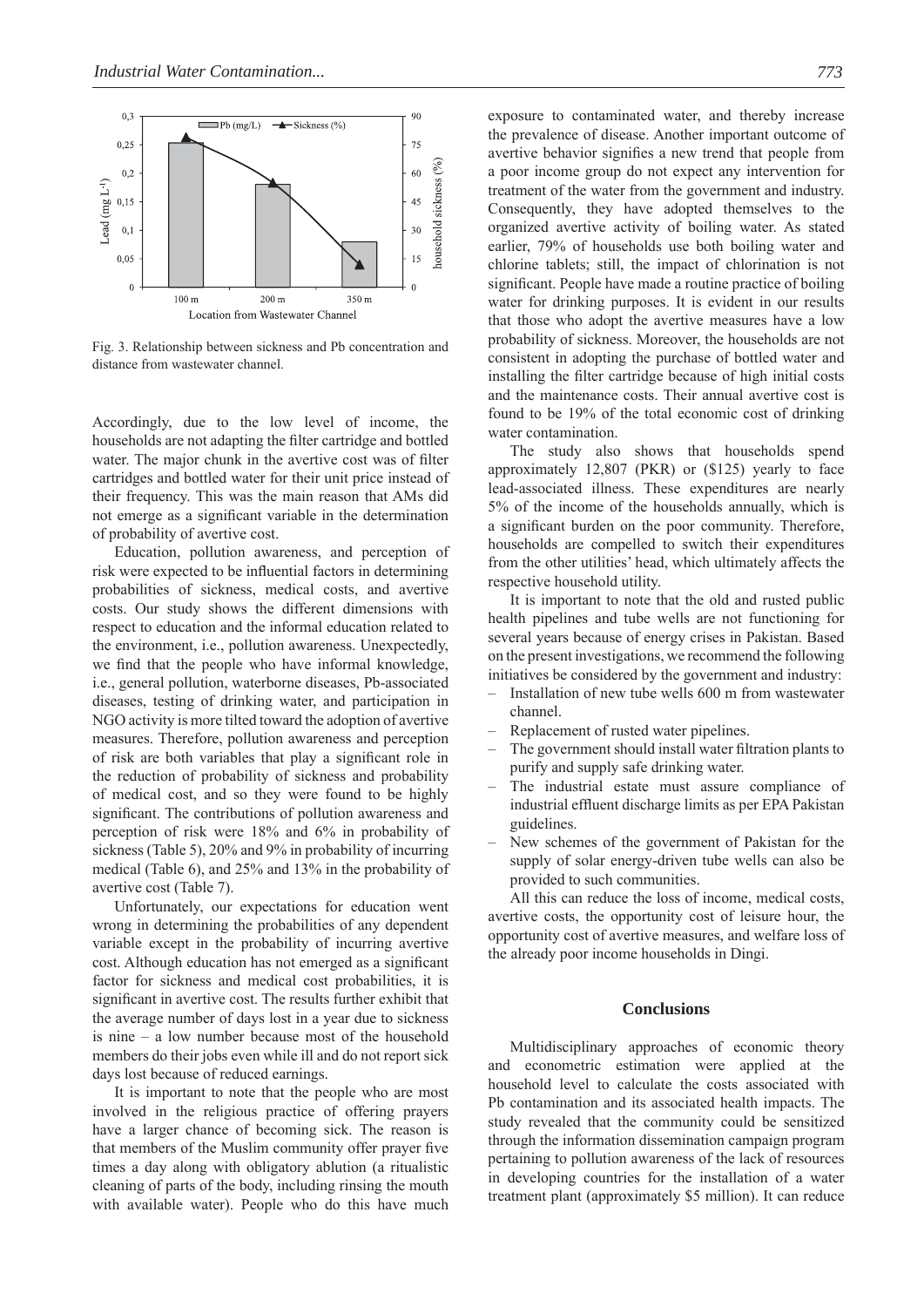the cost of illness. However, the formal education imparted in the schools and colleges did not show any significant influence in reducing the probability of sickness, which clearly indicated that there was no practical application of school knowledge in their real-life problems. A compromising behavior of the community was observed in Dingi when their lives were at threat. Results also showed that the community organized themselves at the household level through informal knowledge of Pb contamination, and they adopted avertive measures. These measures proved to be successful in reducing disease risks. The total welfare loss to households in Dingi exposed to Pb contamination was 4.26 million PKR (\$42,000). This welfare loss, if extrapolated on 20 more villages along the wastewater channel, account for a substantial monetary loss. Therefore, the government regulatory unit and industry are required to play an active role in mitigating water pollution, ill health, and welfare loss of community.

#### **Acknowledgements**

The authors are indebted to the COMSATS Institute of Information Technology for providing transport along the entire study period, and to Mr. Sajid and Mr. Sohail for their help inead determination in water and wastewater samples.

#### **References**

- 1. BOUGHERIRA N., HANI A., DJABRI L., TOUMI F., CHAFFAI H., HAIED N., NECHEM D., SEDRATI N., Impact of the urban and industrial waste water on surface and groundwater, in the region of Annaba, (Algeria). Energy Procedia. **50**, 692, **2014**.
- 2. HAQ M., MUSTAFA U., AHMAD I., Household's willingness to pay for safe drinking water: A case study of Abbottabad district. Pak Dev Rev. **46**, 1137, **2007**.
- 3. WHO, Safer water, better health: Costs, benefits and sustainability of interventions to protect and promote health. 1, **2008**.
- 4. ERICSON B., CARAVANOS J., CHATHAM-STEPHENS K., LANDRIGAN P. FULLER R., Approaches to systematic assessment of environmental exposures posed at hazardous waste sites in the developing world: the Toxic Sites Identification Program. Environ Monit Assess. **185** (2), 1755, **2013**.
- 5. WEDGWORTH J.C., BROWN J., Limited access to safe drinking water and sanitation in Alabama's Black Belt: A cross-sectional case study. Water Qual Expo Health. **5** (2), 69, **2013**.
- 6. KHAN K., LU Y., KHAN H., ZAKIR S., IHSANULLAH, KHAN S., KHAN A.A., WEI L., WANG T., Health risks associated with heavy metals in the drinking water of Swat, northern Pakistan. J Environ Sci. **25** (10), 2003, **2013**.
- 7. TANEKHY M., Lead poisoning in Nile tilapia (Oreochromis niloticus): oxidant and antioxidant relationship. Environ Monit Assess. **187** (4), 1, **2015**.
- 8. ASHBOLT N.J., Microbial Contamination of Drinking Water and Human Health from Community Water Systems. Curr Environ Health Rep. **2** (1), 95, **2015**.
- 9. BATOOL U., JAVED M., Synergistic Effects of Metals (Cobalt, Chromium and Lead) in Binary and Tertiary Mixture Forms on Catla catla, Cirrhina mrigala and Labeo rohita. Pak J Zool. **47** (3), 617, **2015**.
- 10. JAN F., ISHAQ A., KHAN S., SHAKIRULLAH M., ASIM S.M., AHMAD I., MABOOD F., Bioaccumulation of metals in human blood in industrially contaminated area. J Environ Sci. **23** (12), 2069, **2011**.
- 11. LU Y., SONG S., WANG R., LIU Z., MENG J., SWEETMAN A.J., JENKINS A., FERRIER R.C., LI H., LUO W., Impacts of soil and water pollution on food safety and health risks in China. Environ Int. **77**, 5, **2015**.
- 12. MEHTA., SBIHI H., DINH T.N., XUAN D.V., LE THI THANH L., THANH C.T., LE TRUONG G., COHEN A., BRAUER M., Effect of poverty on the relationship between personal exposures and ambient concentrations of air pollutants in Ho Chi Minh City. Atmos Environ. **95** (0), 571, **2014**.
- 13. LU Y., SONG S., WANG R., LIU Z., MENG J., SWEETMAN A.J., JENKINS A., FERRIER R.C., LI H., LUO W., WANG T., Impacts of soil and water pollution on food safety and health risks in China. Environ Int. **77**, 5, **2015**.
- 14. ZIETZ B., DASSEL DE VERGARA J., KEVEKORDES S., DUNKELBERG H., Lead contamination in tap water of households with children in Lower Saxony, Germany. Sci Total Environ. **275** (1-3), 19, **2001**.
- 15. YOSHIDA T., YAMAUCHI H., FAN SUN G., Chronic health effects in people exposed to arsenic via the drinking water: dose-response relationships in review. Toxicol Appl Pharm. **198** (3), 243, **2004**.
- 16. KUWAYAMA Y., OLMSTEAD S. 17. Water quality and economics: willingness to pay, efficiency, cost-effectiveness, and new research frontiers. Handbook on the Economics of Natural Resources 474, **2015**.
- 17. KALAJDZIC P., KENIG B., ANDJELKOVIC M., Drosophila subobscura flies adapted to low lead concentration carry no fitness cost. Environ Pollut. **204**, 90, **2015**.
- 18. BOCKSTAEL N.E., FREEMAN A.M., Chapter 12 Welfare Theory and Valuation. In Handbook of Environmental Economics, Karl-Gran, M.; Jeffrey, R. V., Eds. Elsevier: **2**, 517, **2005**.
- 19. DASGUPTA P., Valuing health damages from water pollution in urban Delhi, India: a health production function approach. Environ Dev Econ. **9** (1), 83, **2004**.
- 20. GIRI S., SINGH A.K., Human health risk assessment via drinking water pathway due to metal contamination in the groundwater of Subarnarekha River Basin, India. Environ Monit Assess. **187** (3), 1, **2015**.
- 21. MAJUMDAR C., GUPTA G., The economic losses due to drinking water impurity: A revealed preference analysis in Kolkata, India. Indian Econ Rev. **44** (1), 125, **2009**.
- 22. BIROL E., KAROUSAKIS K., KOUNDOURI P., Using economic valuation techniques to inform water resources management: A survey and critical appraisal of available techniques and an application. Sci Total Environ. **365** (1-3), 105, **2006**.
- 23. POLYZOU E., JONES N., EVANGELINOS K.I., HALVADAKIS C.P., Willingness to pay for drinking water quality improvement and the influence of social capital. J Socio-Econ. **40** (1), 74, **2011**.
- 24. DEL SAZ-SALAZAR S., HERNÁNDEZ-SANCHO F., SALA-GARRIDO R., The social benefits of restoring water quality in the context of the Water Framework Directive: A comparison of willingness to pay and willingness to accept. Sci Total Environ. **407** (16), 4574, **2009**.
- 25. TSE M.S., CHAU C.K., LEE W.L., Assessing the benefit and